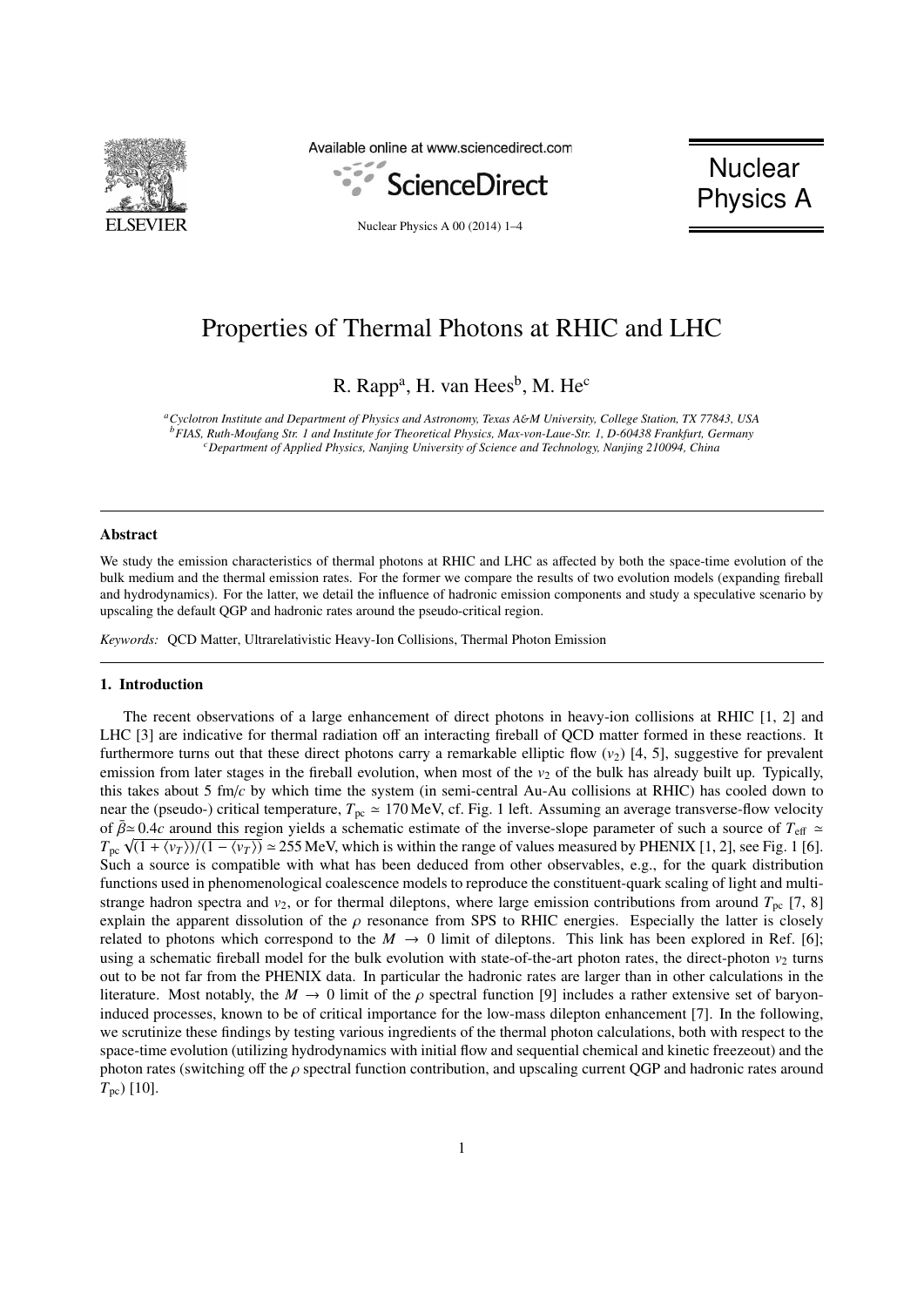

Figure 1. Left panel: time dependence of inverse slope parameter of the photon *q<sup>t</sup>* spectrum (solid blue line), rest frame temperature (red dashed line) and average transverse expansion velocity (dash-dotted line) from a fireball evolution, compared to the measured inverse slope of the excess radiation in 0-20% Au-Au( √*s<sub>NN</sub>*=200 GeV), *T*<sub>slope</sub>=(239±26) MeV [2] (pink horizontal lines). Right panel: thermal photon production rates from the QGP (solid blue line: full leading order [11], dash-dotted line: Born rate [13]) and hadronic matter (red solid and dashed line: ρ spectral function contribution with and without baryons; long-dashed line: tree-level meson gas reactions [9]).

#### 2. Thermal Emission Rates

In thermal field theory the equilibrium emission rate of photons,

$$
q_0 \frac{dN_{\gamma}}{d^4 x d^3 q} = -\frac{\alpha_{\text{EM}}}{\pi^2} f^{\text{B}}(q_0; T) \operatorname{Im} \Pi_{\text{EM}}^T(q_0 = q; \mu_B, T), \tag{1}
$$

is determined by the in-medium photon selfenergy,  $\Pi_{EM}^T$ , due to the coupling to the partonic or hadronic constituents of the thermal bath. Its imaginary part represents the different cuts of the corresponding Feynman diagrams which characterize the scattering processes for thermal photon production.

For photon emission from the QGP we employ the complete leading-order results of Ref. [11]. For emission from hadronic matter we employ the zero-mass limit of the  $\rho$  spectral function of Ref. [12] which includes baryon and meson resonances resulting in pertinent Dalitz decays, as well as pion-exchange reactions with baryons generated by the in-medium pion cloud; in addition, pion, kaon,  $a_1$  and  $\omega$  *t*-channel exchange reactions in a  $\pi \rho K K^*$  gas (not included in the  $\rho$  spectral function) have been added through pertinent Born diagrams using the standard kinetic theory expression [9]. These rates are summarized for a temperature of *T*=170 MeV and vanishing baryon chemical potential  $(\mu_B=0)$  in Fig. 1 right. Contributions from anti-/baryons in hadronic matter are significant up to rest-frame momenta of *q*0≤1 GeV; for typical hadronic flow velocities at RHIC and LHC, this translates into lab-frame momenta of up to <sup>∼</sup>2 GeV. Meson gas *<sup>t</sup>*-channel exchange reactions take over for *<sup>q</sup>*<sup>0</sup>>1 GeV. The sum of all hadronic processes is comparable to the perturbative QGP rates.

#### 3. Space-Time Evolution

To model the space-time evolution of the thermal medium, over which the rates have to be integrated, we have considered two approaches: (i) an expanding fireball with ellipsoidal transverse area, assumed to be isotropic at each time step and with conserved total entropy [6]; (ii) a (2+1)-D ideal hydrodynamic model [15] based on the original code of Ref. [14]. Both models utilize the same equation of state (lattice EoS for the QGP with a near-smooth transition to a hadron resonance gas at  $T_{pc}$ =170 MeV, followed by hadro-chemical freezeout at  $T_{ch}$ =160MeV), and have been adjusted to the same set of light and multistrange hadron spectra and *v*2. Kinetic freezeout for multistrange hadrons has been imposed at  $T_{ch}$ , facilitated by a suitable transverse acceleration in the fireball model, and by a non-vanishing initial flow in the hydro model. For both models this implies that the bulk-medium  $v_2$  levels off close to  $T_{ch}$ , which, in turn, also helps in a better description of the pion and proton  $v_2$  at kinetic freezeout at  $T_{kin} \approx 110$  MeV.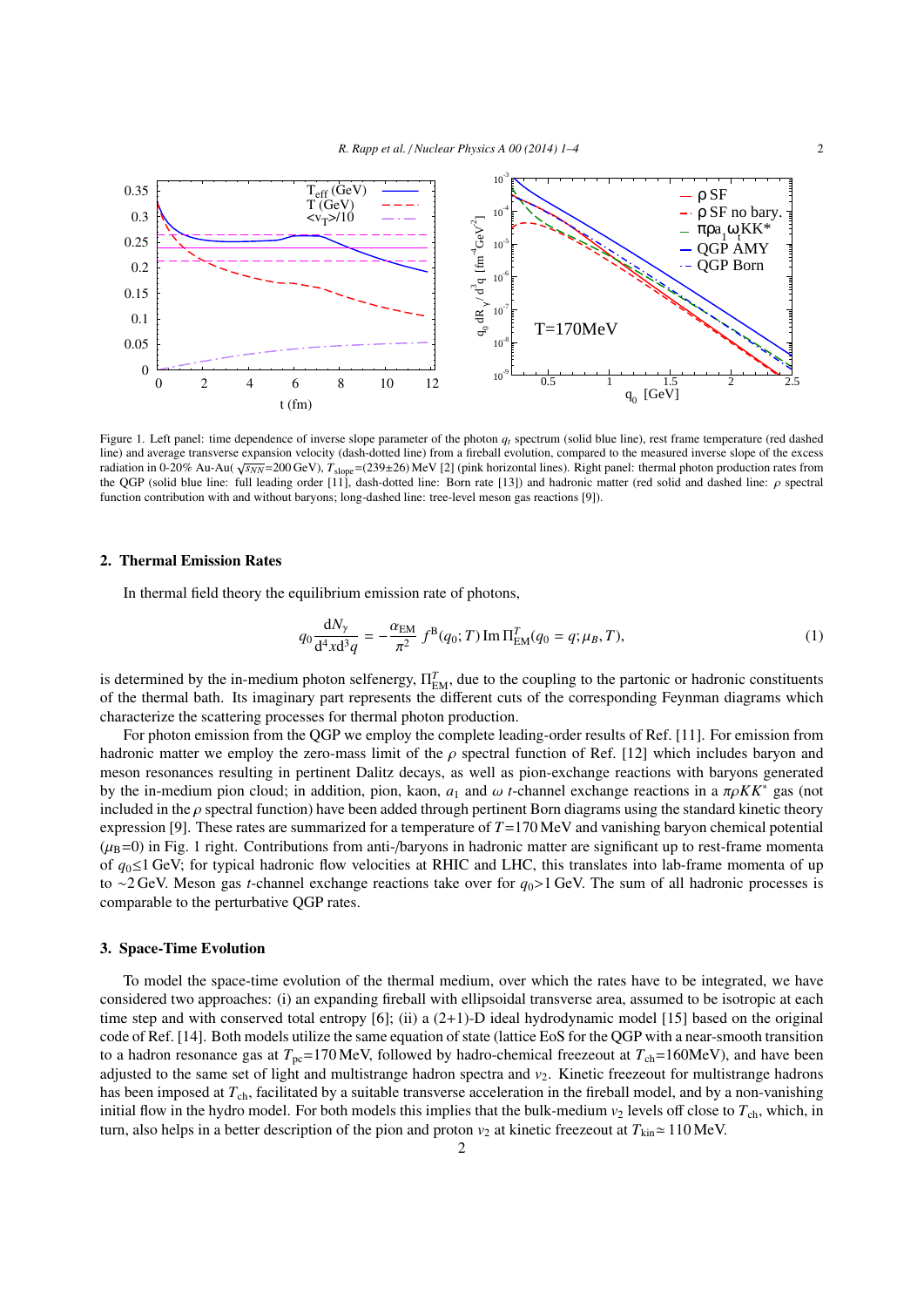

Figure 2. Left: temperature emission profile of thermal photon yields from fireball and hydro evolutions at  $q_T = 2$  GeV. Right: reduction of the total direct photon  $v_2$  from the fireball when switching off the contributions from either the in-medium  $\rho$  spectral function or strong final-state decays.

## 4. Photon Spectra and Flow

A detailed comparison of the photon spectra from the fireball and hydro evolution (using the same default rates, as plotted in Fig. 1) reveals a reasonable agreement (within ca. 20%) of the QGP spectra; both space-time models also exhibit a pronounced maximum of the temperature differential emission around  $T_{\text{pc}}$  up to momenta of at least  $q_T$ =2 GeV, see Fig. 2 left. This is a consequence of the remnant of the latent heat in the transition region, i.e., the large variation in entropy density over a small range in *T* (similar to low-mass dileptons). However, in the hadronic phase, the hydro emission falls significantly below the one from the fireball, more so at higher momenta (up to ca. 50% at  $q_T$ =2GeV in Au-Au at RHIC). Part of the reason is the continuous freeze-out of the hydro medium, while the entire fireball volume only freezes out at the end of the evolution. While the latter is clearly an over-simplification, one should note that hadrons which are frozen out on the hydro hypersurface never re-thermalize, although, in principle, they could be reabsorbed by the freeze-out front. Therefore, we expect the most realistic hadronic emission in between the hydro and fireball results. We believe that another part of the discrepancy in the hadronic photon emission spectra, which becomes more pronounced toward higher  $q<sub>T</sub>$ , is the "inward" burning of the freeze-out front. This leads to rather low-flow hadronic freeze-out cells especially toward the end of the evolution. On the contrary, the outward moving fireball front implies a monotonously increasing average flow (cf. Fig. 1 left). The "inward burning" of the hydro was identified as a possible problem in reproducing the measured HBT radii of pions. The initial flow introduced into our hydro evolution helps with this, but possibly not enough.

As a result of the discrepancy in the hadronic emission, the total direct-photon spectra from the hydro evolution (plus primordial photons) in 0-20% Au-Au at RHIC are below the fireball results by a few tens of percent in the region where thermal radiation is prevalent. Likewise, the maximum in the photon  $v_2$  is about 25% smaller for the hydro evolution. Yet our hydro results for the photon  $v_2$  are not far from the lower limit of the error bars of the PHENIX data, especially when allowing for moderate modifications of the primordial contribution, see Fig. 3 right. This constitutes an improvement over existing calculations. We attribute the main differences to the larger hadronic emission rates, the initial flow in the hydro evolution, and the strong-decay feeddown (e.g.,  $\Delta \rightarrow N\gamma$ ,  $a_1 \rightarrow \pi\gamma$ , etc.) in our calculation. For example, when switching off the (hadronic) photon contributions from the in-medium  $\rho$  spectral function, the maximum total direct-photon *v*<sub>2</sub> in the fireball calculation decreases by about 35%, while switching off the strong feeddown reduces it by nearly 10%, cf. Fig. 2 right. At the LHC, the stronger QGP dominance renders closer agreement between hydro and fireball results. Both calculations tend to underestimate the preliminary ALICE  $q<sub>T</sub>$  spectra, but agree with the preliminary  $v<sub>2</sub>$  data within experimental errors.

Since the default thermal emission rates do not fully account for the observed direct-photon enhancement, we investigated an extreme scenario of upscaling our rates by a factor reaching a maximum of 3 around  $T_{\text{pc}}$  ("pseudocritical enhancement"), and convoluted these rates over the hydro medium. This basically resolves the discrepancies with both RHIC and LHC spectra and  $v_2$ , see, e.g., the dash-dotted lines in Fig. 3. However, it is presently un-